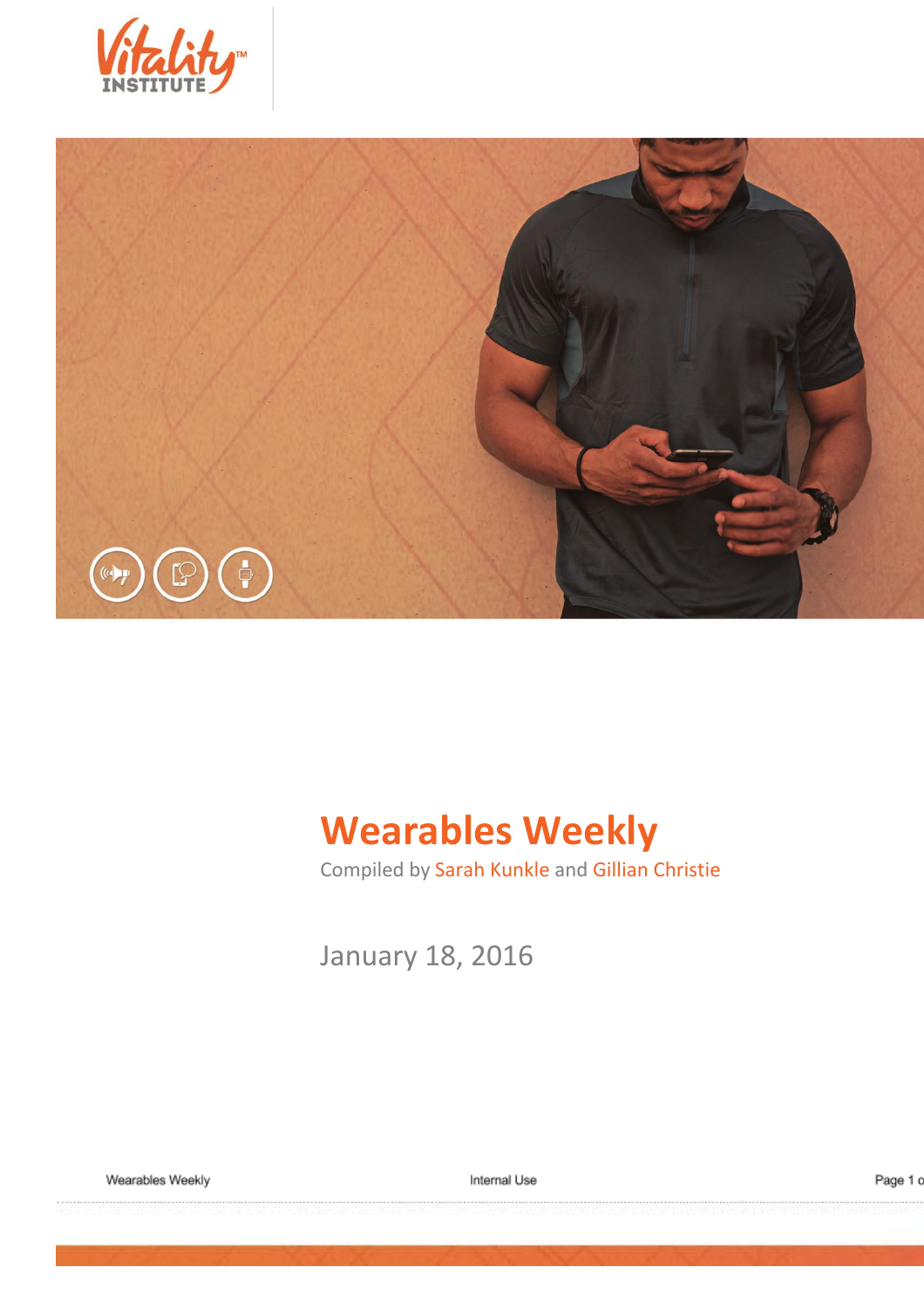

*Another week, another conference full of exciting health technology announcements. Following up on CES 2016, companies gathered in San Francisco at the JP Morgan Healthcare conference, where digital health was a hot topic. Fitbit continues to have a rough 2016 with another lawsuit filed this week. Read the latest below!*

#### **[Apple Watch scooped up over half the smartwatch market in 2015](http://techcrunch.com/2016/01/13/apple-watch-scooped-up-over-half-the-smartwatch-market-in-2015/)**

According to a new report from research firm Juniper, Apple Watch accounted for over 50 percent of smartwatch sales in 2015. This is particularly impressive given the product's April release date, meaning that it claimed a majority of the market with less than a year of sales. The report shows Apple's main smartwatch competitor Android Wear accounted for less than 10 percent of sales in 2015, despite having offerings from numerous manufacturers including Huawei, Motorola, Sony, ASUS, LG, Fossil, and more. Although Apple is currently the market leader, Juniper describes the smartwatch market as far from established and "a category waiting for a market."

### **[Fitbit hit with new investor suit over alleged fraud](http://fortune.com/2016/01/12/fitbit-investor-class-action/)**

Last week consumers filed a class action lawsuit against Fitbit regarding inaccurate heartrate tracking on its devices. This week, an investor filed a class action suit against Fitbit in California, alleging "fraud on the market" and U.S. securities law violations for false and misleading statements about the company's heart monitor technology to the media and in regulatory filings. The lawsuit seeks compensation for anyone who purchased Fitbit shares during the company's IPO last summer up until last week when stories about the allegedly inaccurate heart monitor hit the press. It is not uncommon for "fraud on the market" shareholder lawsuits to be filed in a situation like this. Fitbit's stock has hit an all-time low.

### **[IBM and Under Armour partner for next-gen fitness app](http://mashable.com/2016/01/07/ibm-and-under-armour-fitness-app/#Tr7W9eS1.PqG)**

One of the more exciting announcements from CES 2016 is Under Armour's partnership with IBM Watson, coupled with the release of HealthBox. Under Armour and IBM are calling this project the "world's first complete health and fitness insights app." The first stage will be an update to Under Armour's existing Record app, which currently has about 160 million users. The app will integrate data from Under Armour's wearable fitness gear, research studies, and external data from IBM Watson. IBM and Under Armour will use this data to find people with similar characteristics, promising to give users more accurate health, fitness and nutrition insights. The Watson-powered app will integrate with HealthBox—Under Armour's recently released suite of health and fitness tracking hardware.

### **[Microsoft wants you to trade in your Apple Watch for a Band 2](http://www.cultofmac.com/407077/microsoft-wants-you-to-trade-in-your-apple-watch-for-a-band-2/)**

Microsoft is trying to convince customers to try the new Band 2 with a trade-in program that gives people up to \$250 for an Apple Watch, depending on the model. The company is offering this deal for a variety of wearable fitness trackers from Fitbit Flex, redeemable for a \$10 discount, to the stainless steel Apple Watch with Milanese Loop, which gives consumers the maximum \$250. In order to be eligible for trade-in value, devices must have a working battery, not be password protected, no broken or missing components, and should come with the original charger and accessories. Microsoft will be running this offer through February 7 in the U.S. and Canada.